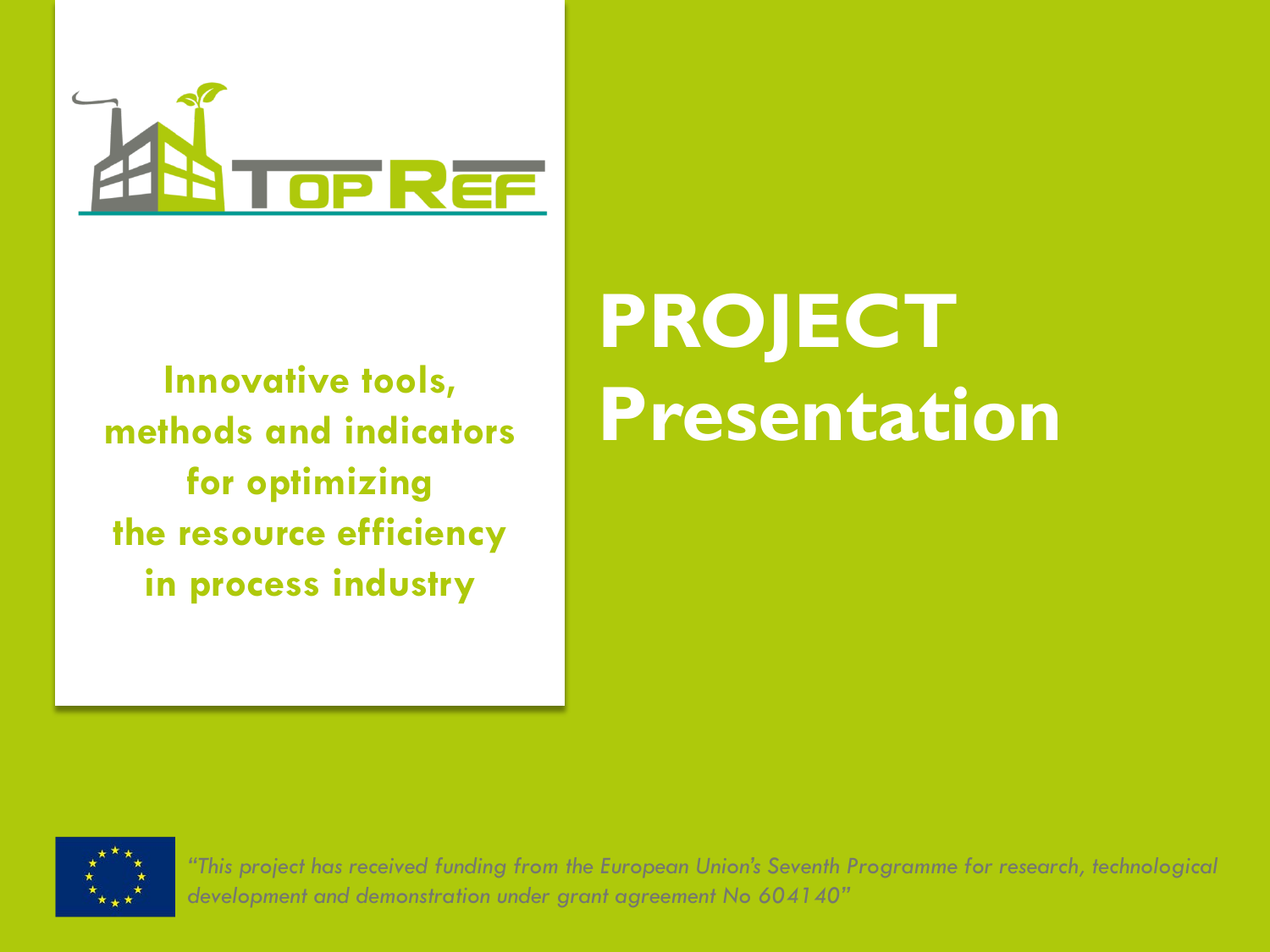## **PROJECT INFO**



#### Project name:

TOP-REF.: Innovative tools methods and indicators for optimizing the resource efficiency in process industry

- Duration: 42 months (January 2014 July 2017)
- Total budget: 5,7 million €
- EU contribution: 3.858.500 €
- Topic : "Tools for monitoring and assessing Resourceefficiency in the value Chain of Process Industry

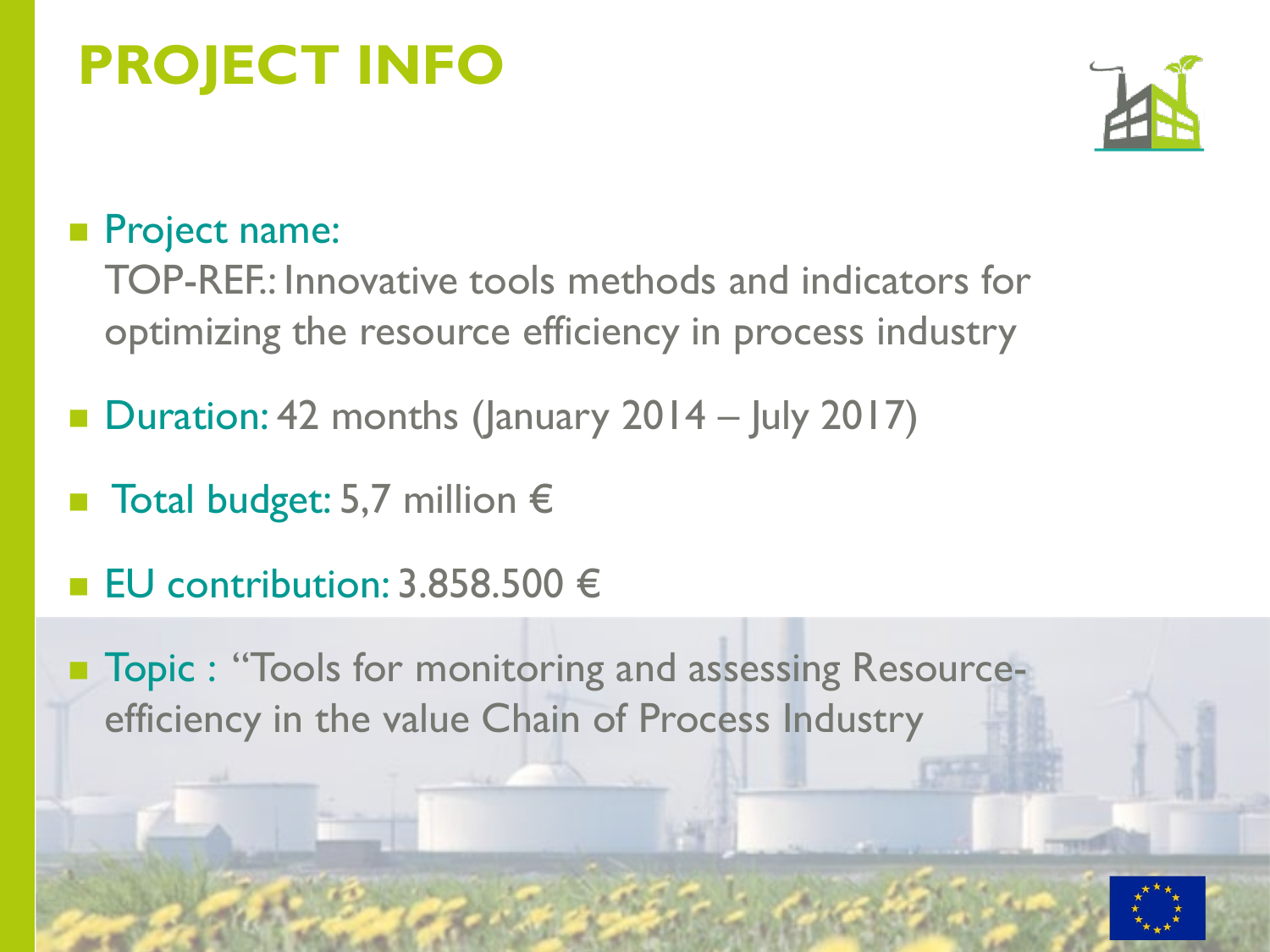## **PROJECT PARTNERS**

#### **GERMANY**



**TU Dortmund University** www.tu-dormund.de



**Inosim Software GmbH** www.inosim.de

#### FRANCE

bion<sup>1</sup> by Deloitte. **BIO by Deloitte** www.biois.com



**Cosmo Company** www.thecosmocompany.com

#### DENMARK



**Danish Standards Foundation**

www.ds.dk

#### PORTUGAL



**Petrogal** www.galpenergia.com



**Fertinagro** www.fertinagro.com

www.tecnalia.es

**Tecnalia**



**FERTINAGRO** 

**DCI Chemical Ibérica**

www.dow.com/iberica

### **S**circe

**CIRCE Foundation** www.fcirce.es

Project coordinator



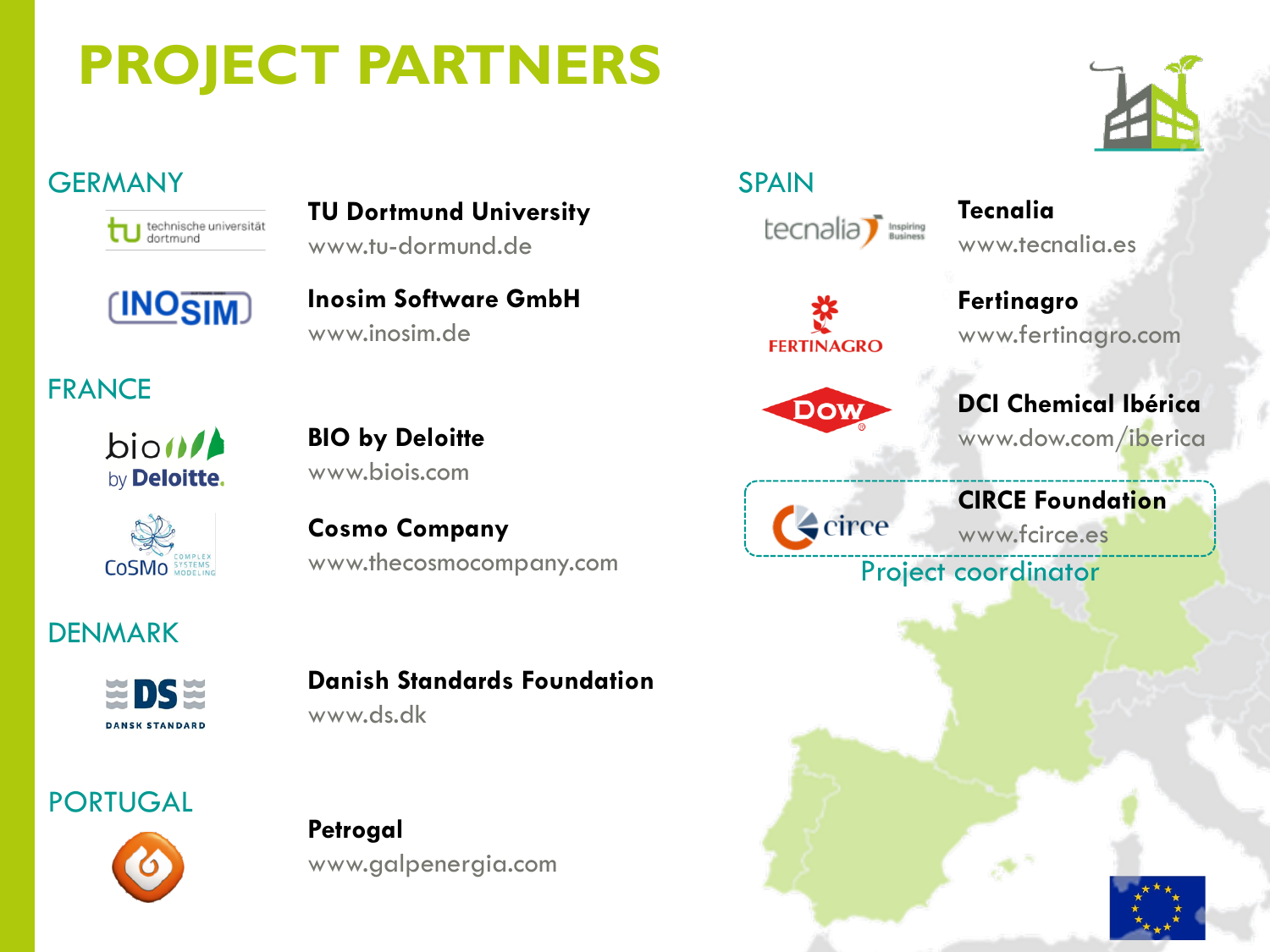## **THE CHALLENGES**



#### European Union challenges and main concerns



ECONOMIC **CRISIS** 

The productivity and competitiveness of European Industry for securing growth and jobs.



#### SUSTAINABILITY EMERGING

The efficient use of resources to deal with the climate change and other environmental issues



**ECONOMIES** 

The improvement of resource efficiency to secure Europe's supply of raw materials for making the EU economy more resilient to future increases of global energy and commodity prices

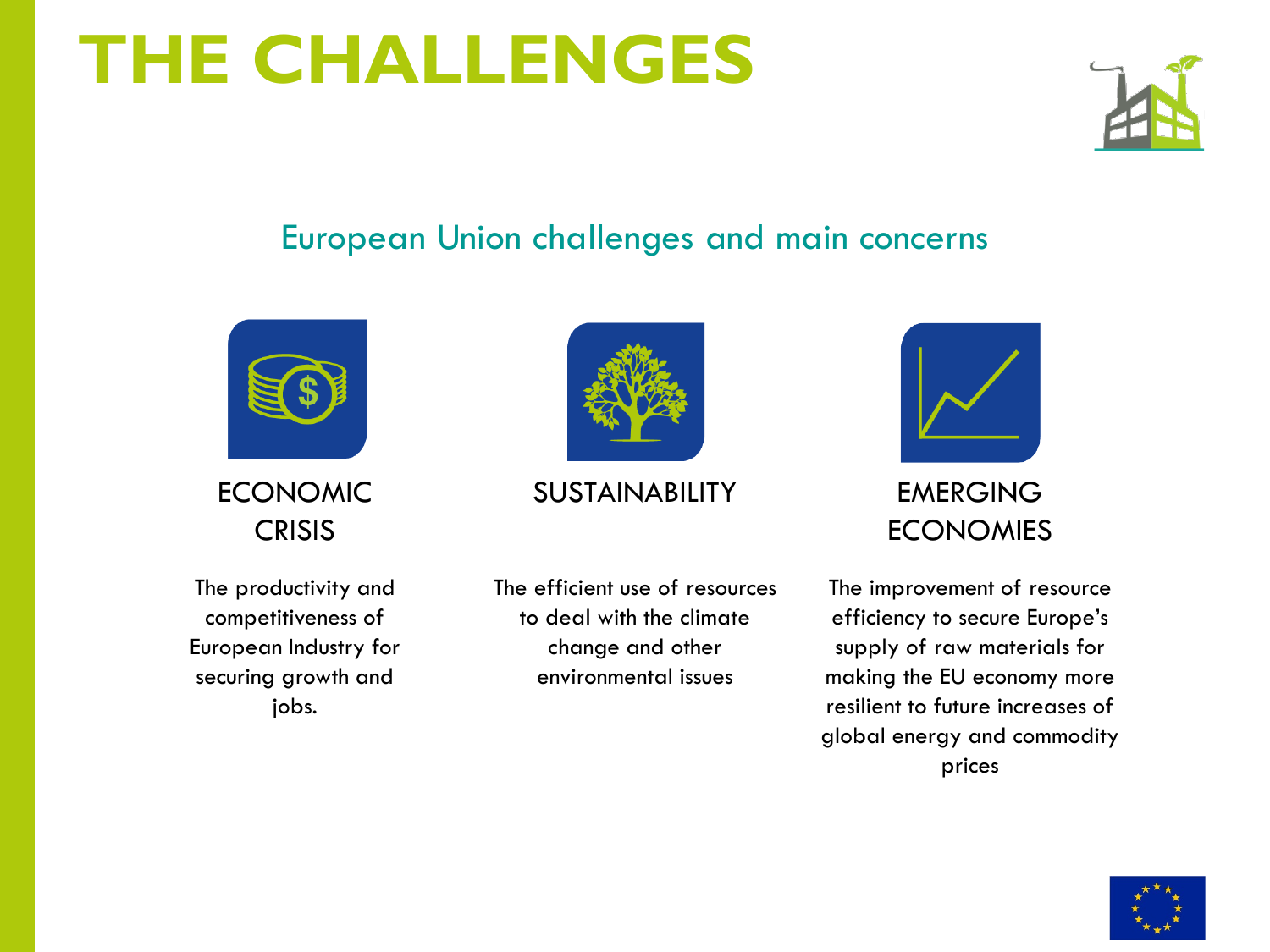## **OBJECTIVES**





TOP-REF aims to develop and validate specific indicators, methodologies and a non-invasive Monitoring and control system (M&CS) devoted to the improvement of resource efficiency in energy intensive industrial sectors.

This methodology will allow the consecution **of TOP-REF final impacts.**

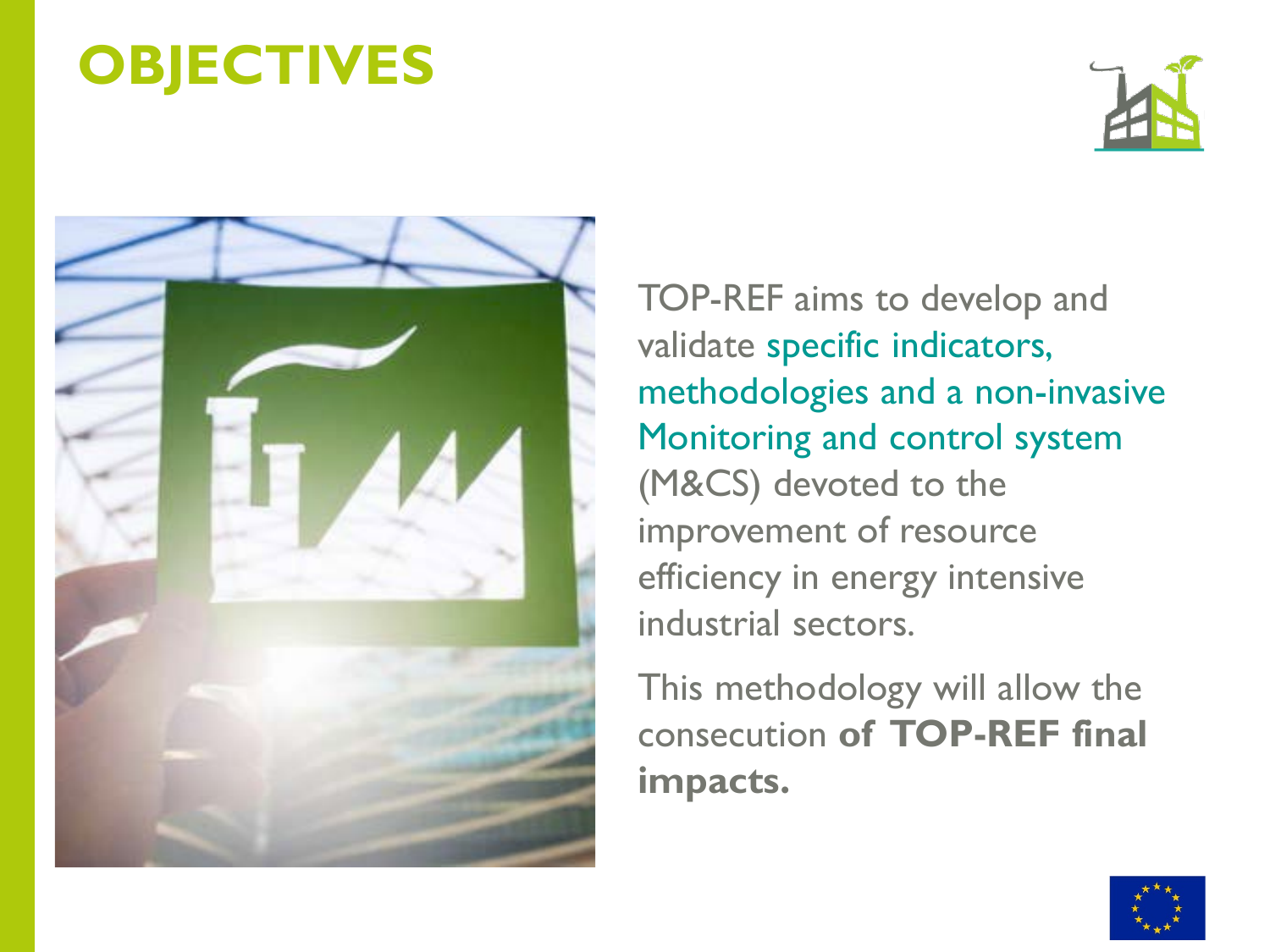## **OBJECTIVES – Long term impacts**





To improve **ENERGY AND RESOURCES EFFICIENCY by 20%**



To increase the **REUSABILITY AND RECYCLING OF MATERIALS by 30%**



A significant **reduction of the ENVIRONMENTAL IMPACTS** (CO2 emissions, water footprint, pollutants, hazardous emissions, etc.)



To pave the way for achieving **SPIRE2030** objectives of **reducing non-renewable, primary raw material intensity up to 20% and fossil energy intensity up to 30%**



Reduce **PRODUCTION COSTS up to 15 %**

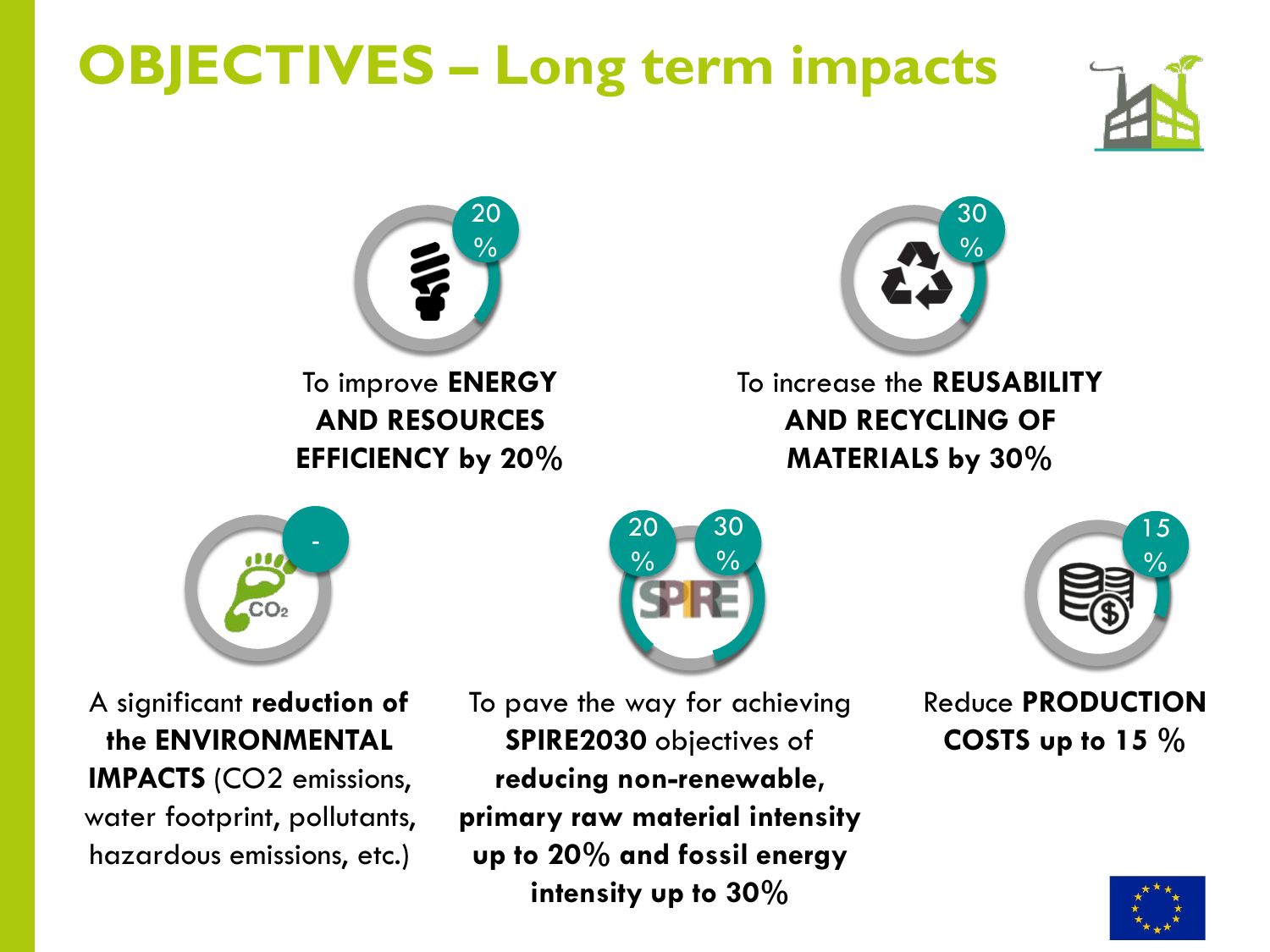

**ALIDATION**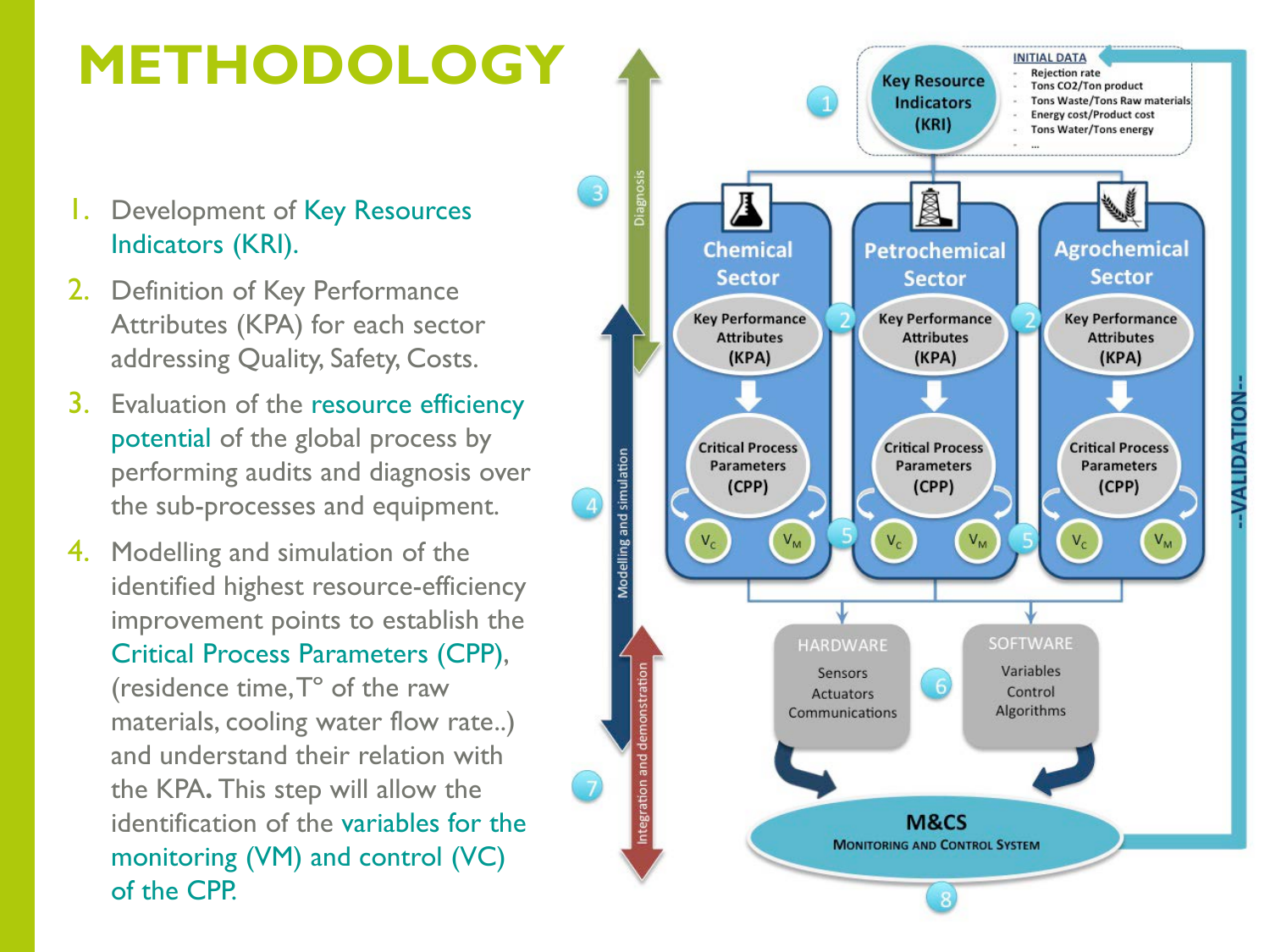### **METHODOLOGY**

- 5. Development of the monitoring and control strategies attending to different prioritization schemes of the targeted KPAs.
- 6. Design and implementation of the monitoring and control tools attending to the previously established strategies, defining the required hardware and software.
- 7. Integration of the results**,** pilots deployment plan, proofs of concept demonstration and final optimization of the methodology and the monitoring and control tools.
- 8. Finally a methodology for developing environmental product declarations will be established based on these KRI.



**ALIDATION**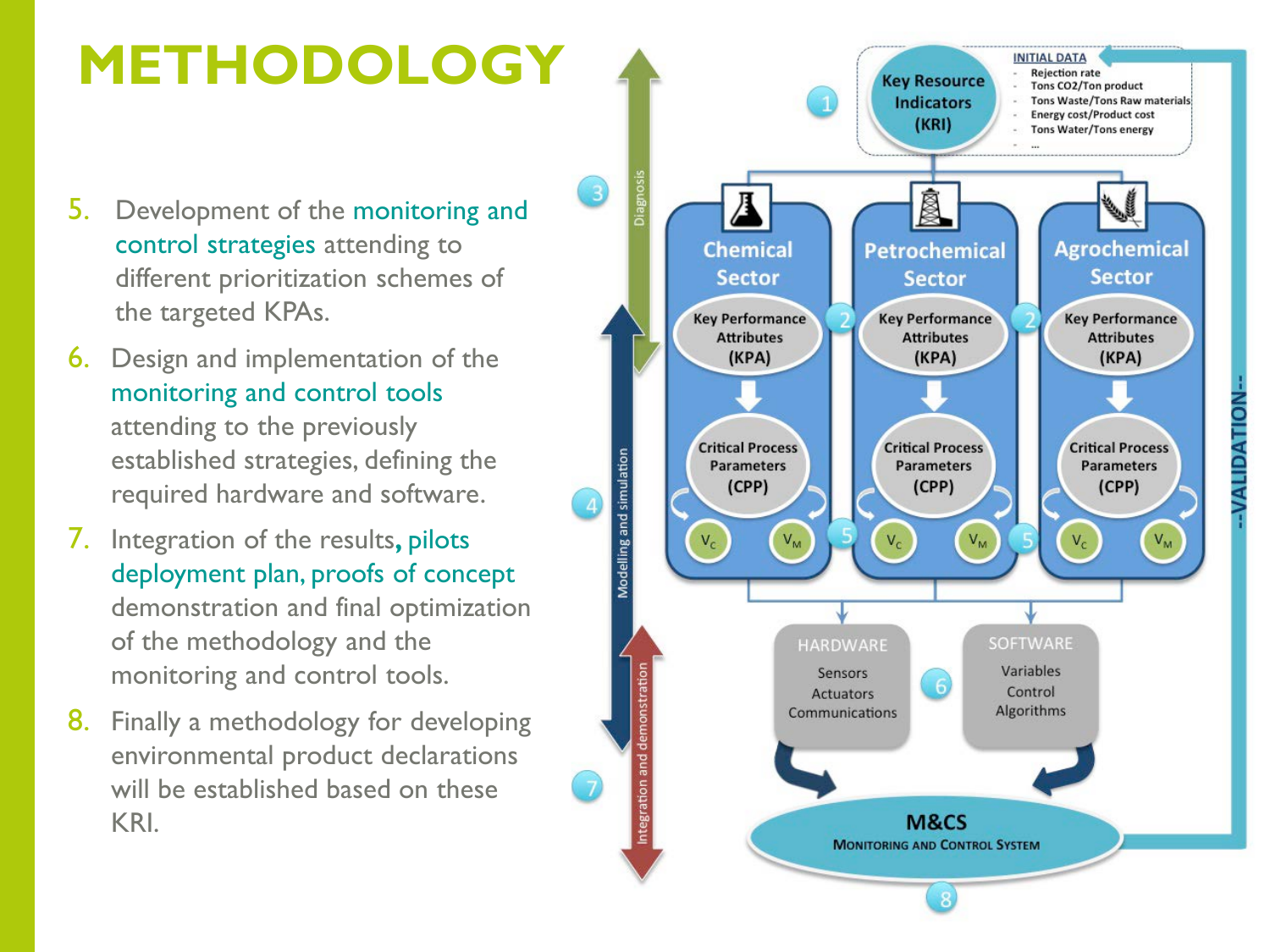### **MULTISECTORIAL APPROACH**



#### CREATION OF A MULTISECTORIAL ADVISORY BOARD

to provide feedback and consensus about the potential and next steps, to speed up the implementation of TOP-REF solutions in other Resource Intensive Industries

Although TOP-REF will be focused on the fertilizer, refining and chemical sectors, it is expected that all developments will benefit **many other sectors**

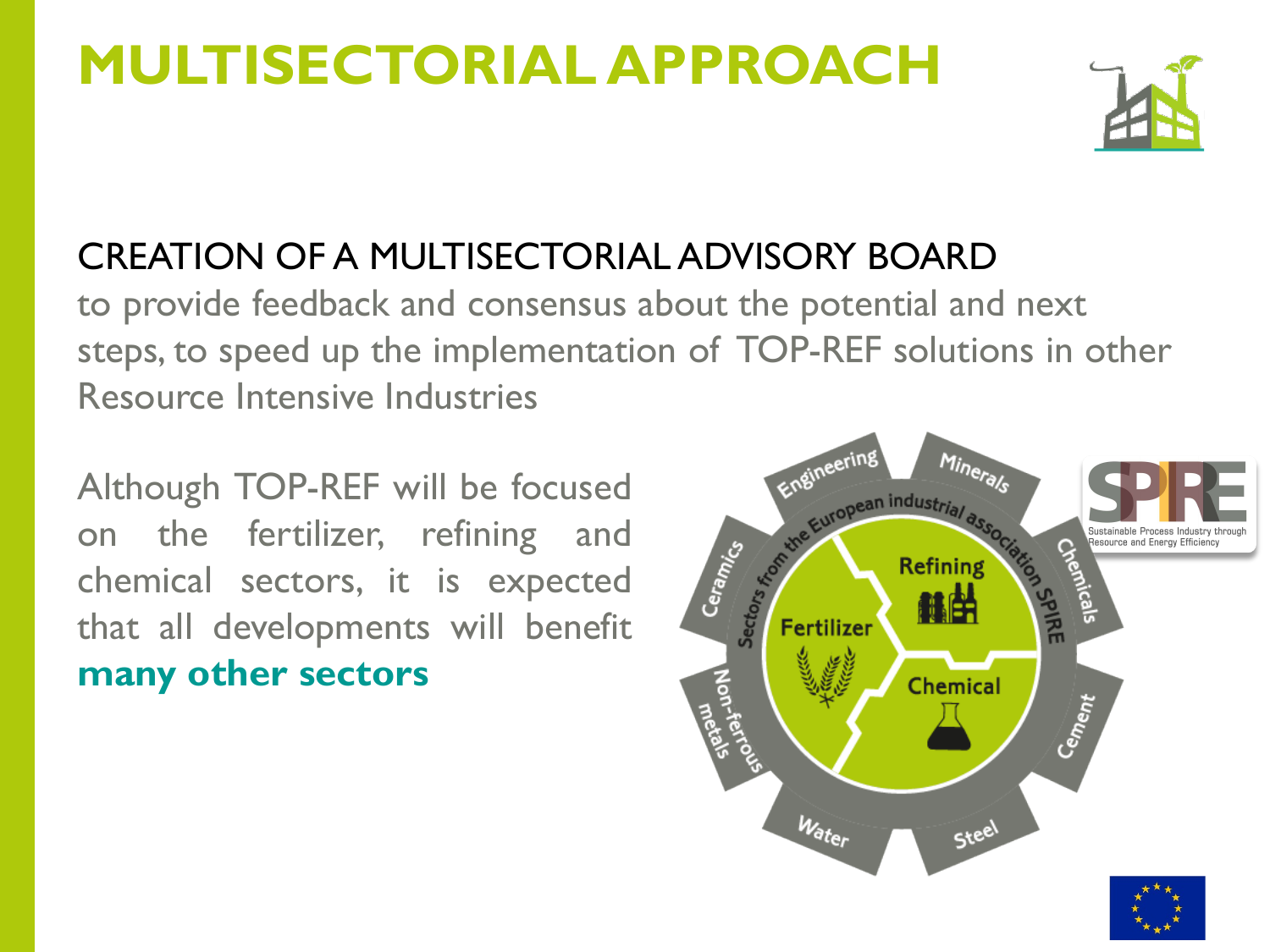## **Industrial pilots**



### 1. Chemistry



### 2. Refining



### 3. Fertilizer



Dow Chemical Ibérica, S.L Tarragona, Spain

Petrogal Energía Sines, Portugal

Utrillas, Spain Fertinagro

Three large scale industrial pilot plants driving the change towards sustainability